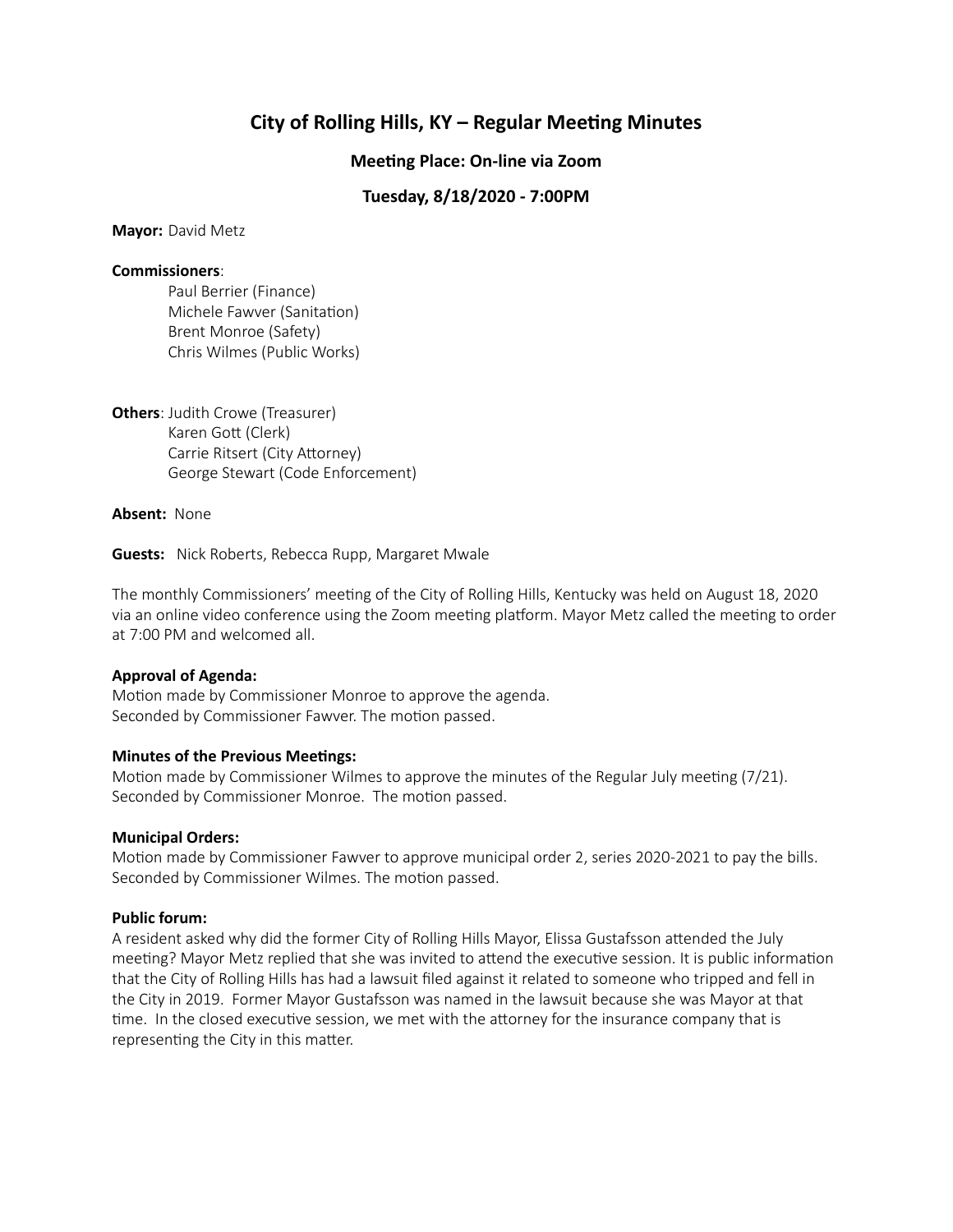# **City Attorney:**

Attorney Carrie Ritsert gave her report. Attorney Ritsert filed three unpaid property tax liens on properties with unpaid taxes for 2019.

# **Safety:**

Commissioner Monroe gave his report. The reported crime incidents within the ½ mile area from 9300 block of Aylesbury Dr in the City of Rolling Hills were: 2 Assaults, 2 Frauds, 3 Thefts, 2 Motor Vehicle Thefts, 1 Burglary, 1 Robbery—which was the carjacking in neighboring Westwood. Two individuals were arrested. Since then, no other carjackings have happened in our City area. The western part of Jefferson county is where most carjackings are happening. Commissioner Monroe additionally reported that he's monitoring the locations of the protests, often multiple times a day, with the intention of conveying any information pertinent to our area to Meadow Vale police.

Code Enforcement Officer, George Stewart indicated he is continuing to address mostly yard maintenance (overgrowth) and parking code violations. Parking on Langdon Dr. has improved, with only the occasional issue. Currently there are still a few parking concerns here and there on Aylesbury Drive near Tiverton. Otherwise, parking has been pretty good. Yard maintenance remains the largest code issue. He had spoken to the owners of the apartment complex at 9225 Aylesbury Drive about a month ago and they have since cleaned it up, though it would benefit from additional clean up behind the complex. There are a few shopping carts that he's rounded up. Officer Stewart spoke with the owner of The Korean restaurant and it is still up for sale.

Commissioner Fawver mentioned that there has been frequent and lengthy parking (several hours) in front of the apartments on Aylesbury Drive, despite the 'no parking' signs. Officer Stewart said he would contact all of the apartment building owners regarding the parking.

# **Finance:**

Mayor Metz presented the Financial report, which reflects the new Annual Budget, noting that July is the first month of the new fiscal year. Motion to accept the Financial Statement for July  $31^{st}$  was made by Commissioner Wilmes. Seconded by Commissioner Berrier. Motion passed.

# **Sanitation:**

Commissioner Fawver noted that the trash can at the corner (Langdon Dr. & Westport Rd.) has filled quickly, with what appears to be several kitchen garbage bags. She's emptied them. Additionally, Commissioner Fawver has been working with Officer Stewart to resolve a trash complaint, which appears to be remedied. However, she just received a complaint via email regarding an excess of trash at one of the apartments. Trash has been stacked around the base of the trash cans, some of which has blown around on windy days into the neighbor's yard. The neighbors have been cleaning it up,but are concerned because they've found syringes in their yard. Commissioner Fawver will go to the apartment complex to look around to see if she can come up with a common solution. If it turns out to be a lack of garbage cans, then she will order additional cans.

# **Public Works:**

Commissioner Wilmes reported that two streetlights on Tiverton were out and have been repaired. Also, someone lost a truck load of tree clippings on Aylesbury Drive, which he had our lawn company come out and pick up. The damaged light at the entrance of Langdon Drive has been capped. The light is broken beyond repair and has been removed. Unfortunately, that particular style of light has been discontinued. The two lights in the middle could be replaced so that they would match, or all four lights could be replaced so that all four would match. We'll need to decide how we want to proceed.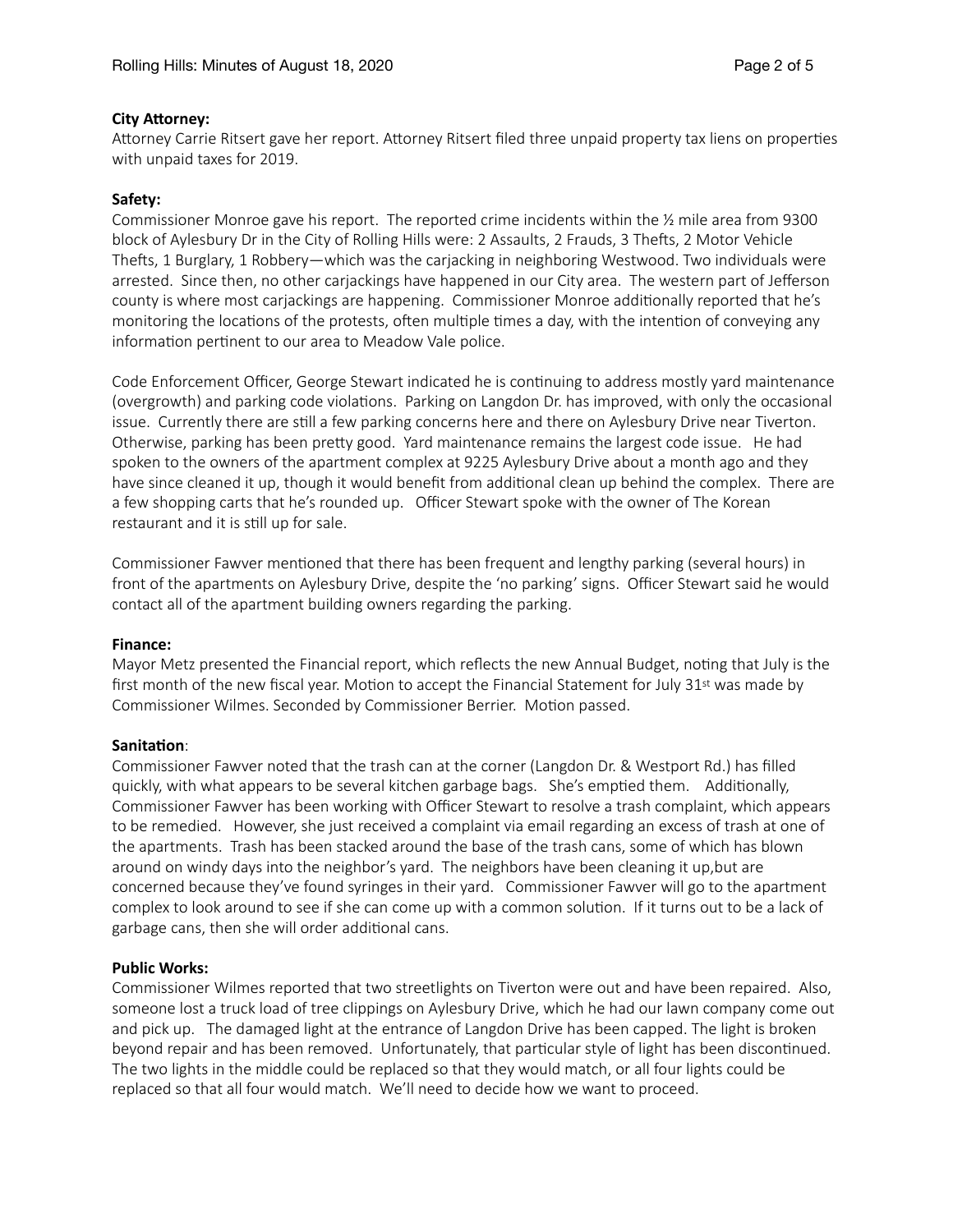The road to the Green Space has gotten a couple of sink holes in this last month. It's probably going to need to be replaced, including a truck load of rock. There had been a post on either side of the road, with a chain across it and a "Road Closed" sign. One of the posts had been cut down, and the chain and sign are currently at the Mayor's house until it can be reinstalled.

Commissioner Wilmes will price the replacement of the road, down to the bottom and will get a scope of work together. He will price it both ways (paved and unpaved). We need to discuss whether we want to pave the road.

Mayor Metz suggested we replace all four lights since that's our City's entrance and we want it to make a good impression. Commissioner Wilmes will price some options, to include the cost of installation. Mayor Metz asked if anyone else had any suggestions regarding the lights; none were made.

# **New Business:**

2020 Paving— Mayor Metz reported that bids were solicited for paving, with bidders asked to submit their respective bids for two options that the City is considering; paving two streets or three streets. Bids were received from the following five companies: Hall Paving, Libs Paving, Flynn Brothers, Louisville Paving and Mac Construction. Most were relatively close, with Mac Construction being the outlier. Libs Paving was the low bid for paving all three streets. Hall Paving was the low bid for paving two streets. Motion was made by Commissioner Monroe to pave three streets with the low bid from Libs Paving. Seconded by Commissioner Wilmes. Motion passed.

Speed Bump Poll—Mayor Metz reported that during the milling and repaving process, the three existing speed bumps on Goose Creek Road and the two existing speed bumps on Habersham Drive will be removed. Several weeks after re-paving, speed bumps can/may be re-installed. Mayor Metz suggested that residents on those two streets be polled as to whether they want the speed bumps to return and if so, should they be shorter or taller or the same? He noted that there is no uniformity to the design or height of the bumps. Some can be rolled over and others are quite annoying. Neighboring cities do not have them. He will send out a letter to poll whether those residents want to give them an opportunity to respond, which we will talk about at the September meeting.

Sidewalk Ramp Survey— Commissioner Berrier reported that we have about sixty-four ramps from the sidewalk to the street. Thirty-four of them are off of Westport Road, which were installed by Louisville Metro when Westport Road was widened. Within the City of Rolling Hills limits there are thirty ramps, of which seventeen have not been enhanced with some of the new Americans with Disabilities Act (A.D.A.) specifications. Some of the thresholds have deteriorated and in some cases eroded away. Mayor Metz indicated that he thinks we should address these ramps after the sidewalk repairs are completed in the next few weeks. Based on the survey that Commissioner Berrier created, we can create a scope of work for these ramp improvements.

Dumping of tree trunk and damage to City property—A truck had been working on a large tree at a residence in the rear of Meadow Vale and two tree sections were loaded on a trailer. We believe the trailer exited the back of the property and went across the Meadow Vale field, and entered the Green Space property line into the City of Rolling Hills. Right around the property line one of the tree trunks ended up in the creek. The truck and trailer backed into the woods to dump the other log. Later it hit one of the posts. It ended up getting stuck on the bent post. To free the vehicle, the post was cut down. Mayor Metz had been in contact with Meadow Vale Police, who are going to speak with the company that was identified as the responsible party. Meadow Vale Police Chief asked what does the City want? Mayor Metz commented that the dumping of the logs and the destroying our post without contacting the City to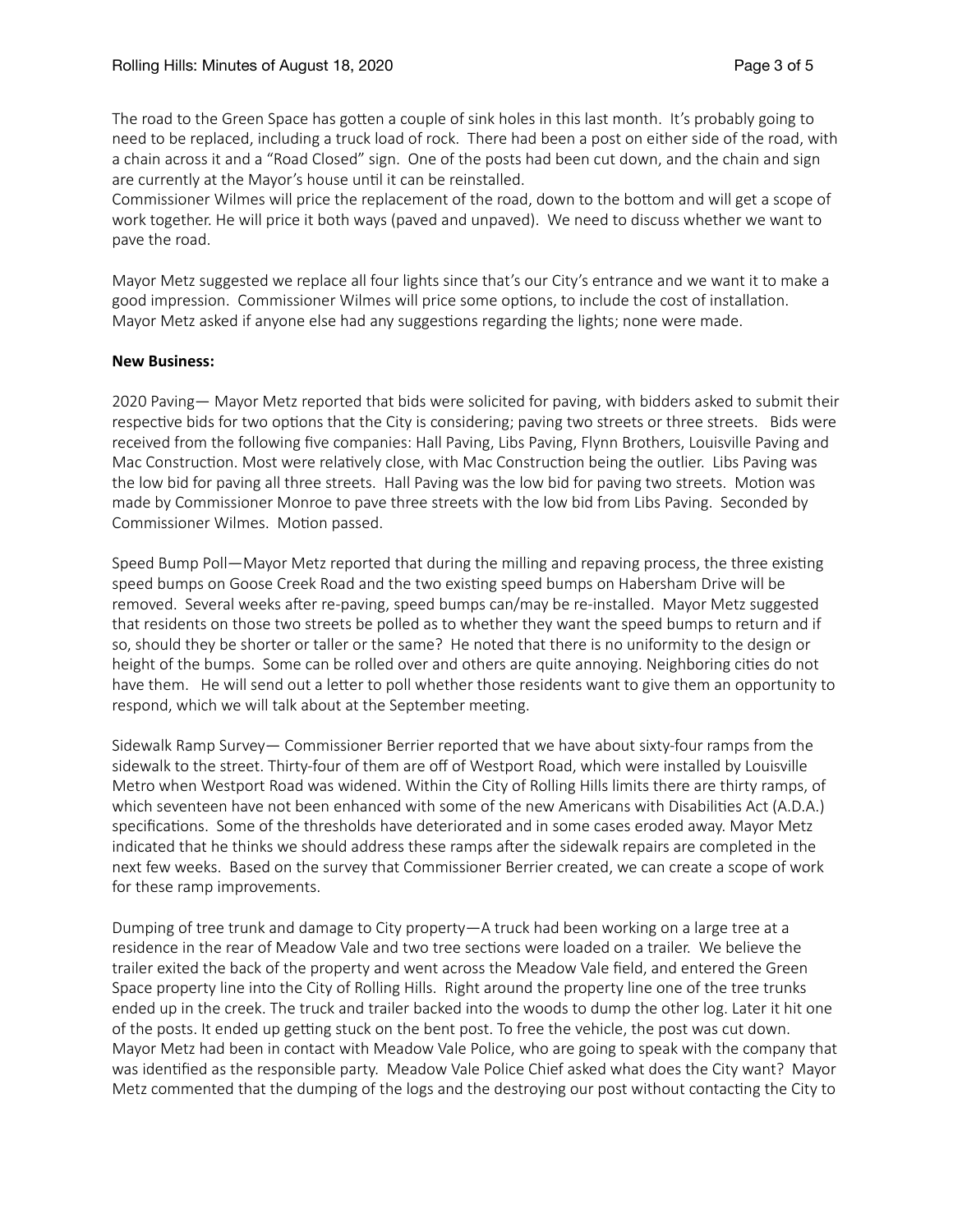make restitution are crimes. We ultimately need to have our post replaced, chain put back up along with the "Road Closed" sign. Question is do we want to have the log removed from our property? There was discussion about having them paying compensation for the repairs and a "No Dumping" sign added. Mayor Metz will continue working with the police and will report back next month.

Shopping Center entrance/exit issues—Mayor Metz has asked our landscaping contractor, Mr. Ricci to price getting number three gravel added to the mud hole rut next to the stop sign behind Dollar Tree, as opposed to paving. We need to have a point of contact for the shopping center owners because we have talked about widening the entrance/exit to the shopping center on Goose Creek Road, and we have other concerns such as trash and graffiti. Mayor Metz will try to open a line of communication with them.

Langdon erosion fix—David Ricci will get prices for getting stone to fill in holes. In the future we may consider using other ways to divert water runoff from the home on the right, to prevent continued erosion.

Holiday Decorations Scope of Work/Bids—Commissioner Fawver will work on coming up with a scope of work and ideas for how to get it decorated and who could decorate so we may hear about it in September and take action in October.

Snow Removal Scope of Work/Bids—Commissioner Wilmes will work on it. Will need to discuss do we want to have a contract or with a company or hire as needed. Goal—take action in October.

# **Old Business:**

Damaged light at Langdon Entrance—Commissioner Wilmes included it in his report above.

Sidewalk repairs—Universal Concrete is due to be in the City by September 1, 2020 to start the grinding. They will do all sidewalks that hadn't already been done, and the schedule is weather dependent.

Curb Painting Proposal—Motion to spend up to \$1,000 for materials and labor to repaint any curb that is currently white was made by Commissioner Berrier. Seconded by Commissioner Wilmes. Motion passed.

Green Space Barricade Update— Mayor Metz has requested that David Ricci reinstall the posts. We'll try to recover those expenses from the person who had destroyed it, as discussed earlier.

Green Space Development Update—Mayor Metz indicated that it is still on hold, though progress has been made on finding a location to showcase the proposed plans & get feedback from residents. The Hounz Lane Pavilion is the frontrunner, but unfortunately Mayor Metz learned last week that our landscape architect is now ill. Mayor Metz is now waiting to hear about the landscape architect's availability.

Stop Sign Lines—Stop Bars. Bids? Mayor Metz suggested that we speak to the people doing our paving project and ask who they use.

Speedhump Reflective Signs—Purchased. Status of Installation—Commissioner Wilmes and Mayor had talked about it.

Fencing at rear of shopping center follow-up—Commissioner Berrier reported that lumber is excessively expensive right now due to COVID19. Commissioner Wilmes confirmed that in his job he's seeing lumber costing twice what it usually does, which is forecast to last until at least Spring 2021. Commissioner